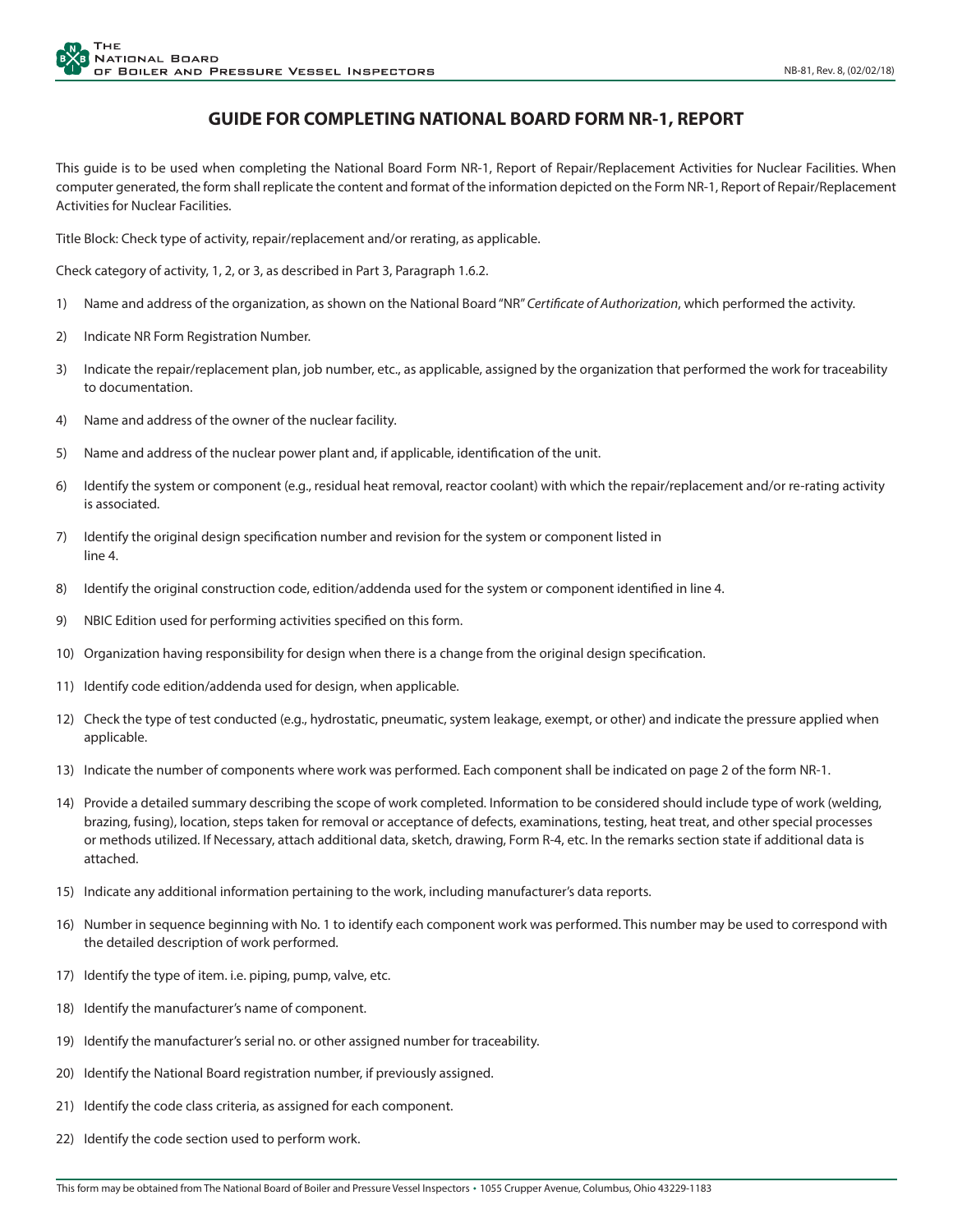- 23) Identify Code section year and/or addenda used to perform work.
- 24) Identify any code cases used for work performed.
- 25) Identify any revisions to be made to the design specifications or if any design reconciliations were performed.
- 26) Type or print name of authorized representative from the certificate holder.
- 27) Name of the organization that performed the identified work, using the full name as shown on the *Certificate of Authorization,* or an abbreviation acceptable to the National Board.
- 28) Indicate code section as applicable to the repair/replacement activity and/or re-rating activity performed.
- 29) Indicate National Board *Certificate of Authorization* number.
- 30) Indicate month, day, and year the certificate expires.
- 31) Title of authorized representative as defined in the Quality Program.
- 32) Signature of authorized representative from the NR certificate holder.
- 33) Indicate month, day and year of signature by the Authorized Representative
- 34) Type or print name of Authorized Nuclear Inspector.
- 35) Indicate the Jurisdiction where the activity is performed, when required.
- 36) Indicate Authorized Nuclear Inspector's employer.
- 37) Indicate month, day, and year of inspection by the Authorized Nuclear Inspector.
- 38) National Board Commission number and required endorsements.
- 39) Signature of Authorized Nuclear Inspector.
- 40) Indicate month, day, and year of signature by the Authorized Nuclear Inspector.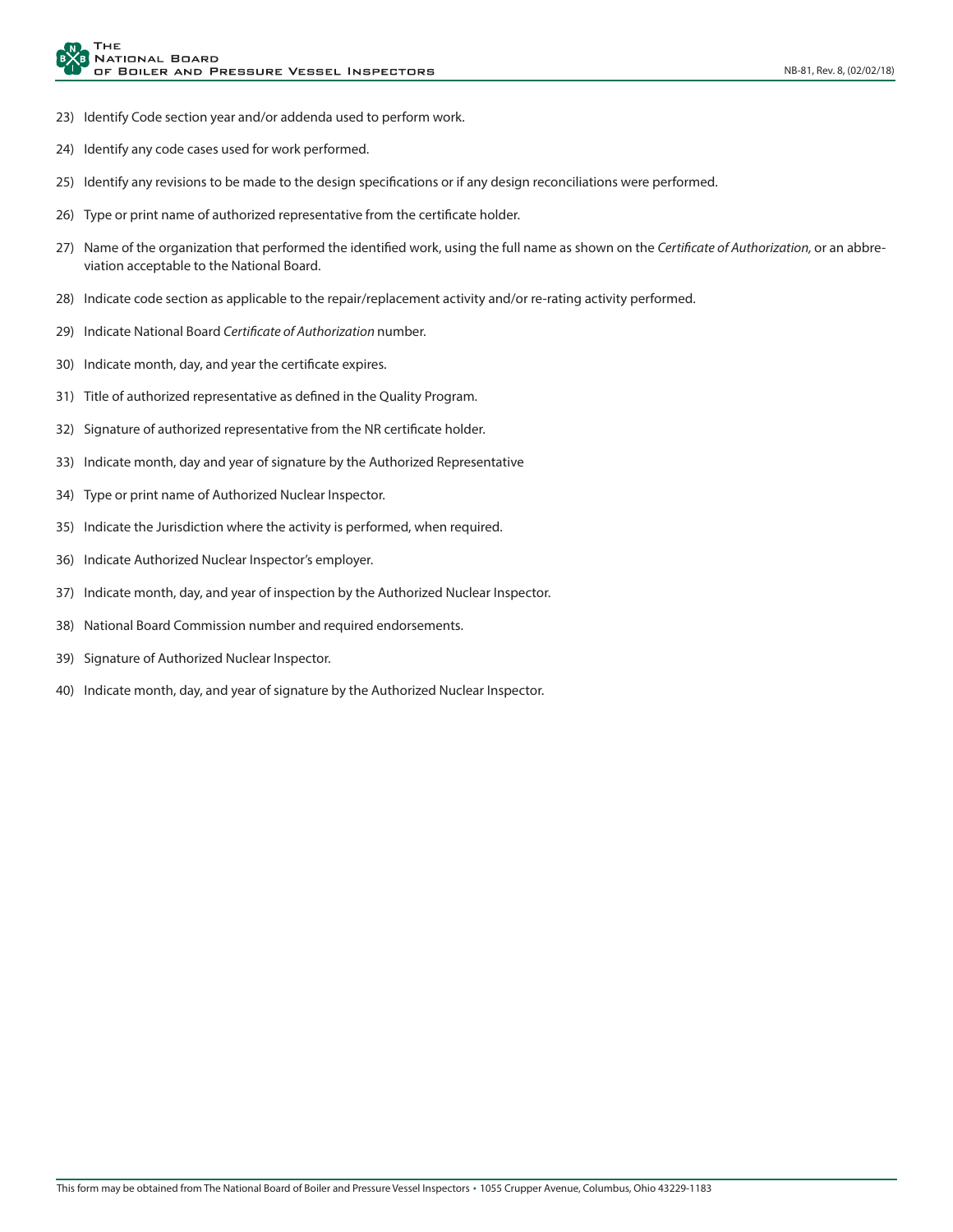## **FORM NR-1, REPORT OF REPAIR/REPLACEMENT ACTIVITIES FOR NUCLEAR FACILITIES**

|    |                                                                                                                      | $\overline{2}$                  |
|----|----------------------------------------------------------------------------------------------------------------------|---------------------------------|
|    | <b>CATEGORY OF ACTIVITY:</b><br>2<br>3 <sup>1</sup><br>1                                                             | (NR-Form Registration No.)<br>3 |
|    | REPAIR/REPLACEMENT<br>$\Box$ RE-RATING                                                                               | (R/R Plan No., Job No., etc.)   |
|    | 1<br>1. WORK PERFORMED BY:                                                                                           |                                 |
|    | (name of "NR" certificate holder)                                                                                    |                                 |
|    | (address)                                                                                                            |                                 |
|    | 4<br>2. OWNER:<br>(name)                                                                                             |                                 |
|    |                                                                                                                      |                                 |
|    | (address)<br>3. NAME, ADDRESS, AND IDENTIFICATION OF NUCLEAR FACILITY:                                               |                                 |
|    | (5)                                                                                                                  |                                 |
|    | (name)                                                                                                               |                                 |
|    | (address)                                                                                                            |                                 |
|    | (unit identification)                                                                                                |                                 |
|    | (6)<br>(7)<br>ORIGINAL DESIGN SPECIFICATION NO./REV.:                                                                |                                 |
|    | 4. SYSTEM/COMPONENT:                                                                                                 |                                 |
|    | 5. CONSTRUCTION CODE, SECTION & EDITION/ADDENDA AND APPLICABLE CODE CASES USED FOR THE SYSTEM OR COMPONENT:<br>8     |                                 |
| 6. | (9)<br>NBIC EDITION USED FOR PERFORMING REPAIRS/REPLACEMENT OR RE-RATING ACTIVITY:                                   |                                 |
|    | (10)<br>(11)<br>7. DESIGN RESPONSIBILITY:<br>CODE ED/AD:                                                             |                                 |
|    | 8. TESTS CONDUCTED: □ Hydrostatic □ Pneumatic □ System Leakage □ Pressure _<br>(12)<br>$\Box$ Exempt<br>$\Box$ Other | psi (MPa)                       |
|    | (13)<br>9. NUMBER OF COMPONENTS REPAIRED/REPLACED AND/OR RE-RATED (refer to page 2): _                               |                                 |
|    |                                                                                                                      |                                 |
|    | 10. DESCRIPTION OF WORK (use of properly identified additional sheet[s] or sketch[es] is acceptable):<br>(14)        |                                 |
|    |                                                                                                                      |                                 |
|    |                                                                                                                      |                                 |
|    |                                                                                                                      |                                 |
|    |                                                                                                                      |                                 |
|    |                                                                                                                      |                                 |
|    |                                                                                                                      |                                 |
|    |                                                                                                                      |                                 |
|    |                                                                                                                      |                                 |
|    |                                                                                                                      |                                 |
|    | (15)<br>10. REMARKS: _                                                                                               |                                 |
|    |                                                                                                                      |                                 |
|    |                                                                                                                      |                                 |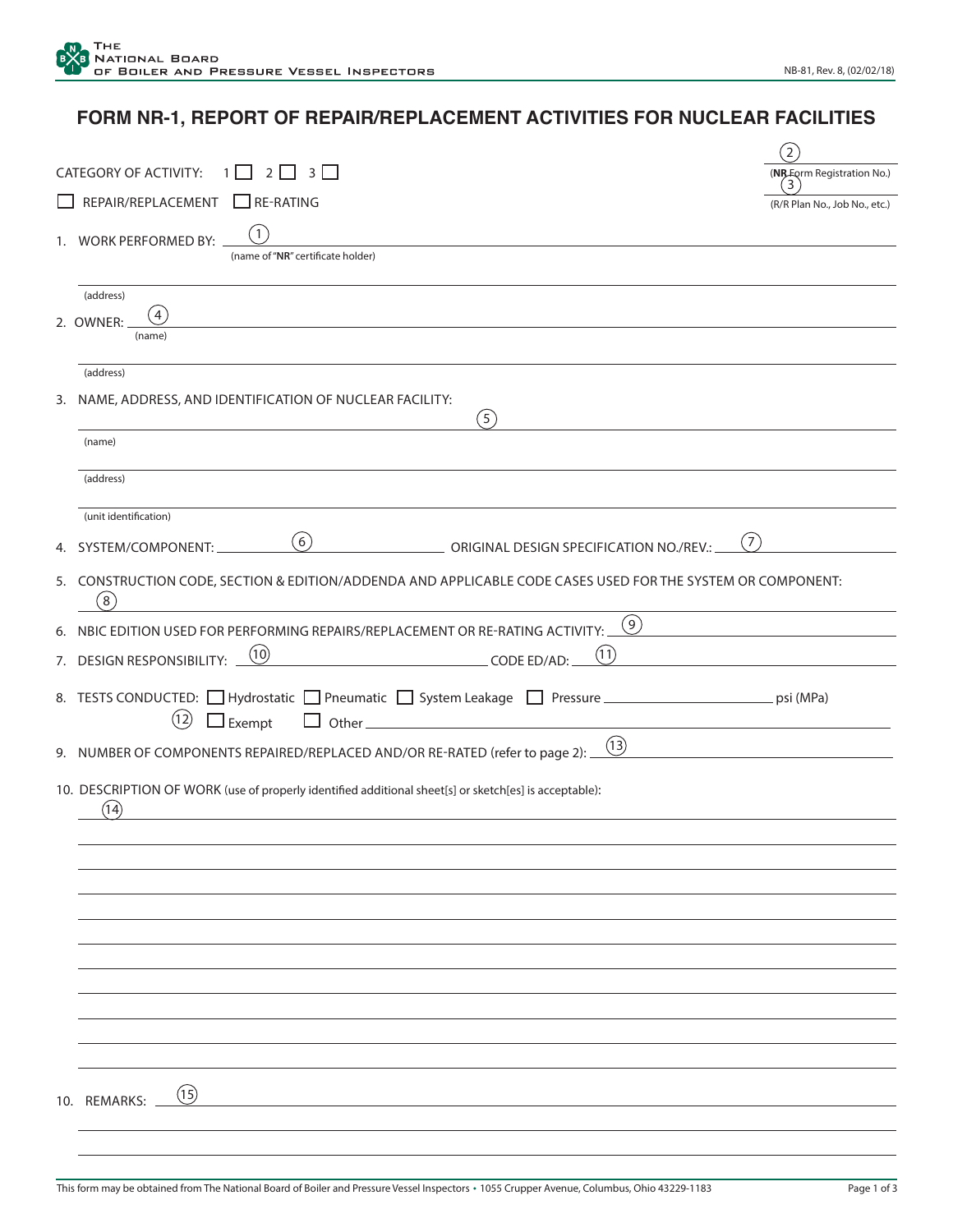THE

I <sup>TH</sup> THE BOARD<br>OF BOILER AND PRESSURE VESSEL INSPECTORS

| į                       |  |
|-------------------------|--|
|                         |  |
|                         |  |
|                         |  |
| i                       |  |
|                         |  |
|                         |  |
| 7                       |  |
|                         |  |
| ı                       |  |
|                         |  |
| ī                       |  |
|                         |  |
|                         |  |
|                         |  |
| ī                       |  |
|                         |  |
| $\overline{\mathbf{r}}$ |  |
| ľ                       |  |

|                                                                  |                                                                            |                                                                                |  |  |  |  | (R/R Plan No., Job No., etc.) |
|------------------------------------------------------------------|----------------------------------------------------------------------------|--------------------------------------------------------------------------------|--|--|--|--|-------------------------------|
|                                                                  | Revised Design Specification No./Rev.<br>or Design Reconciliation No./Rev. | $\circledS$                                                                    |  |  |  |  |                               |
|                                                                  | Code<br>Case                                                               | $\begin{pmatrix} \overline{A} \\ B \end{pmatrix}$                              |  |  |  |  |                               |
|                                                                  | Year/<br>Addenda                                                           | $\begin{pmatrix} 2 \\ 3 \end{pmatrix}$                                         |  |  |  |  |                               |
|                                                                  | Code<br>Section                                                            | $\circledR$                                                                    |  |  |  |  |                               |
|                                                                  | Code<br>Class                                                              | $\begin{pmatrix} \overline{\mathbf{c}} \\ \overline{\mathbf{c}} \end{pmatrix}$ |  |  |  |  |                               |
|                                                                  | Nat'l Bd<br>No.                                                            | $\circledS$                                                                    |  |  |  |  |                               |
|                                                                  | Serial No.                                                                 | $\circledS$                                                                    |  |  |  |  |                               |
|                                                                  | Mfg.<br>Name                                                               | $\circledS$                                                                    |  |  |  |  |                               |
| COMPONENT IDENTIFICATION<br>(Address of "NR" certificate holder) | Type<br>of Item                                                            | $\bigodot$                                                                     |  |  |  |  |                               |
|                                                                  | $\dot{\Xi}$                                                                | $\circlede$                                                                    |  |  |  |  |                               |